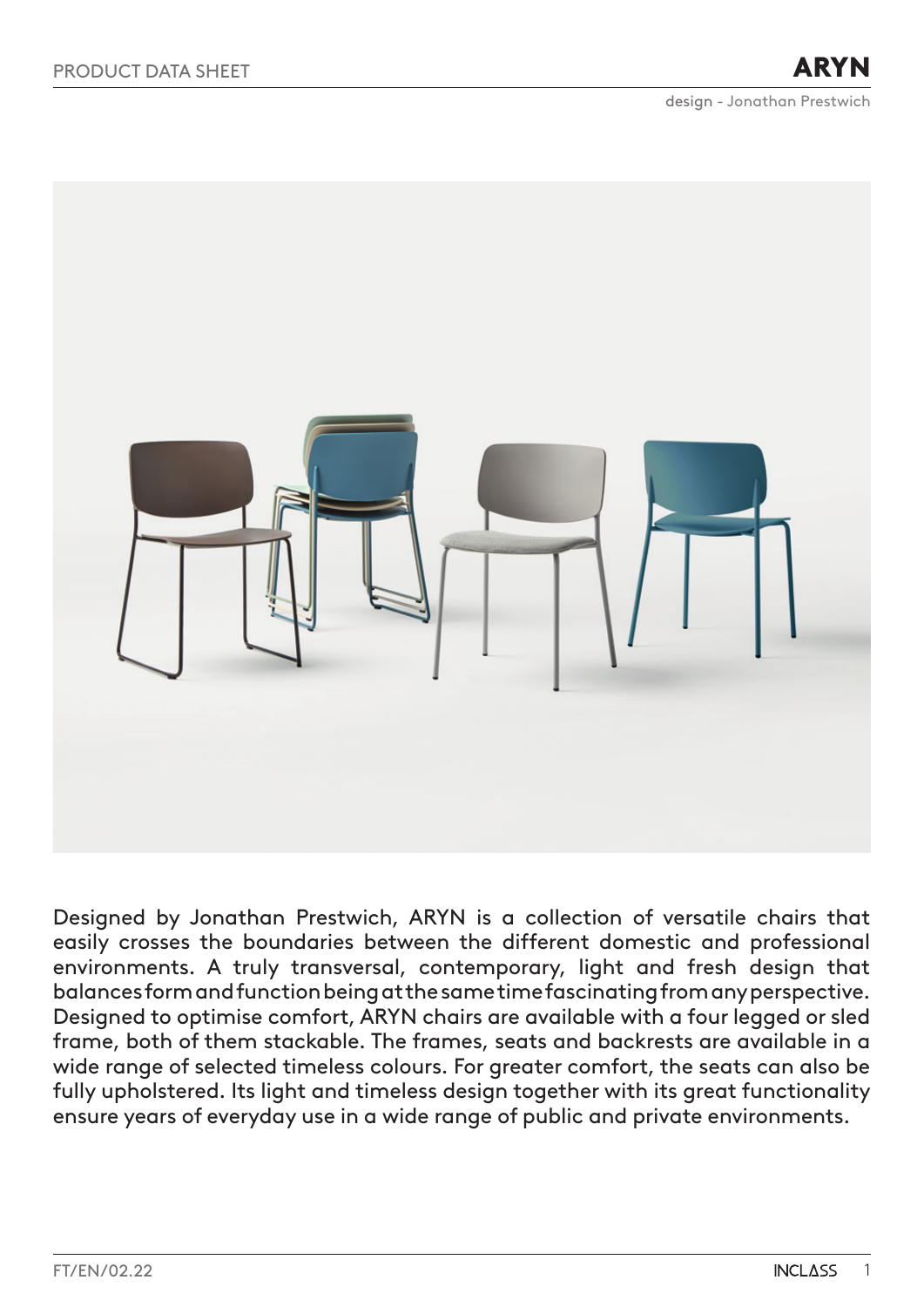### ECOLOGY

Environmental product data sheet [+info](https://inclass.es/wp-content/files_mf/1596110322FM_ARYN_ENG.pdf)

ISO 14001 certificate [+info](https://inclass.es/wp-content/files_mf/1628001323ISO14001INCLASSDESIGNWORKSSL_ENG.pdf)

INCLASS production processes are certified according to environmental ISO 14001 quality standards and are carried out through the reduction of waste and energy consumption in order to minimise any impact on the environment.

Products marked with a green dot have achieved GREENGUARD Gold Certification. GREENGUARD Gold Certificate [+info](https://inclass.es/wp-content/files_mf/1623328888ARYN_GREENGUARDGoldCertification_ENG.pdf)

### QUALITY STANDARDS

ISO 9001 certificate [+info](https://inclass.es/wp-content/files_mf/1628001394ISO9001INCLASSDESIGNWORKSSL_ENG.pdf) The quality management system of INCLASS is certified in accordance with ISO 9001 in all the design, manufacturing and sales procedures of its products.

UNE-EN 16139:2013vc2015

ANSI/BIFMA X5.4:2020

*INCLASS products have been extensively tested to exceed industry testing standards at AIDIMME. AIDIMME is member of the European network INNOVAWOOD and its testing laboratories are accredited by ENAC.*

### WARRANTY

5 years

### FINISHES

Finishes book [+info](https://inclass.es/wp-content/files_mf/1580128105ARYNSwatchBook.pdf)

**Upholstery:** All fabrics and leathers indicated in the finishes book.

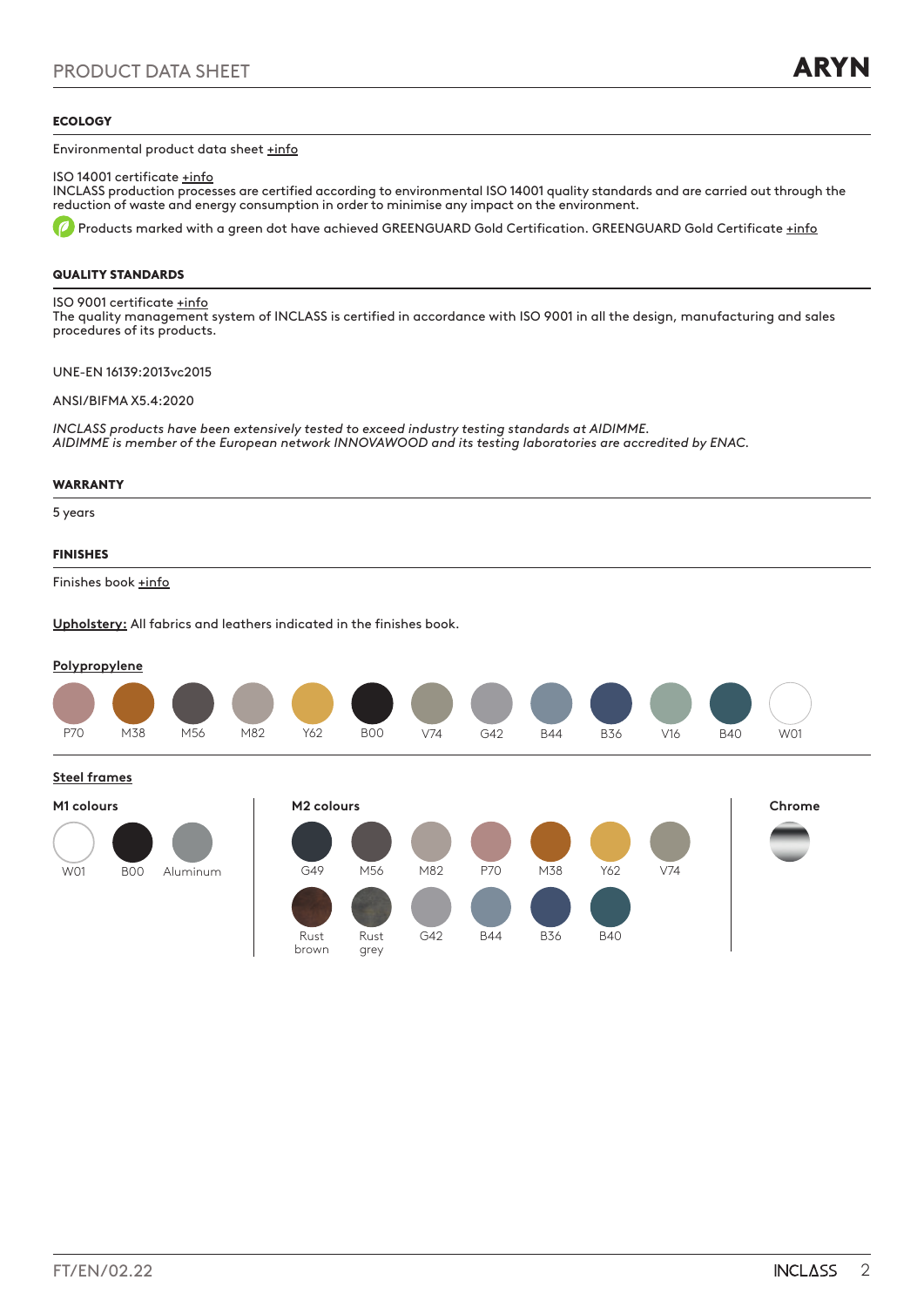# **Chair with sled frame Code: ARY0020**





# **Chair with 4 leg frame** Code: ARY0010

| Stackable chair with polypropylene seat and backrest and round steel tube 4 leg frame.<br>Optionally the seat can be upholstered.   |
|-------------------------------------------------------------------------------------------------------------------------------------|
| Seat and back finishes: surface with a matt non-slip micro texture. Available in<br>colours PP1 from the polypropylene swatch card. |
| Frame finishes: in chrome or micro-textured powder coated in colours M1 and M2 from<br>the metallic swatch card.                    |
| Glides: plastic glides as standard. Plastic glides with felt are available with an upcharge.                                        |
| Product with GREENGUARD Gold Certificate.                                                                                           |
|                                                                                                                                     |



# Upholstered seat (upcharge) and the control of the code: ARY0000AS code: ARY0000AS



| COM 140cm / 55,1" per unit |                |  |
|----------------------------|----------------|--|
| 1 unit                     | 65cm<br>25.6"  |  |
| 8 or more units            | 55cm<br>-21.7" |  |

*\* COM will be priced as G2*